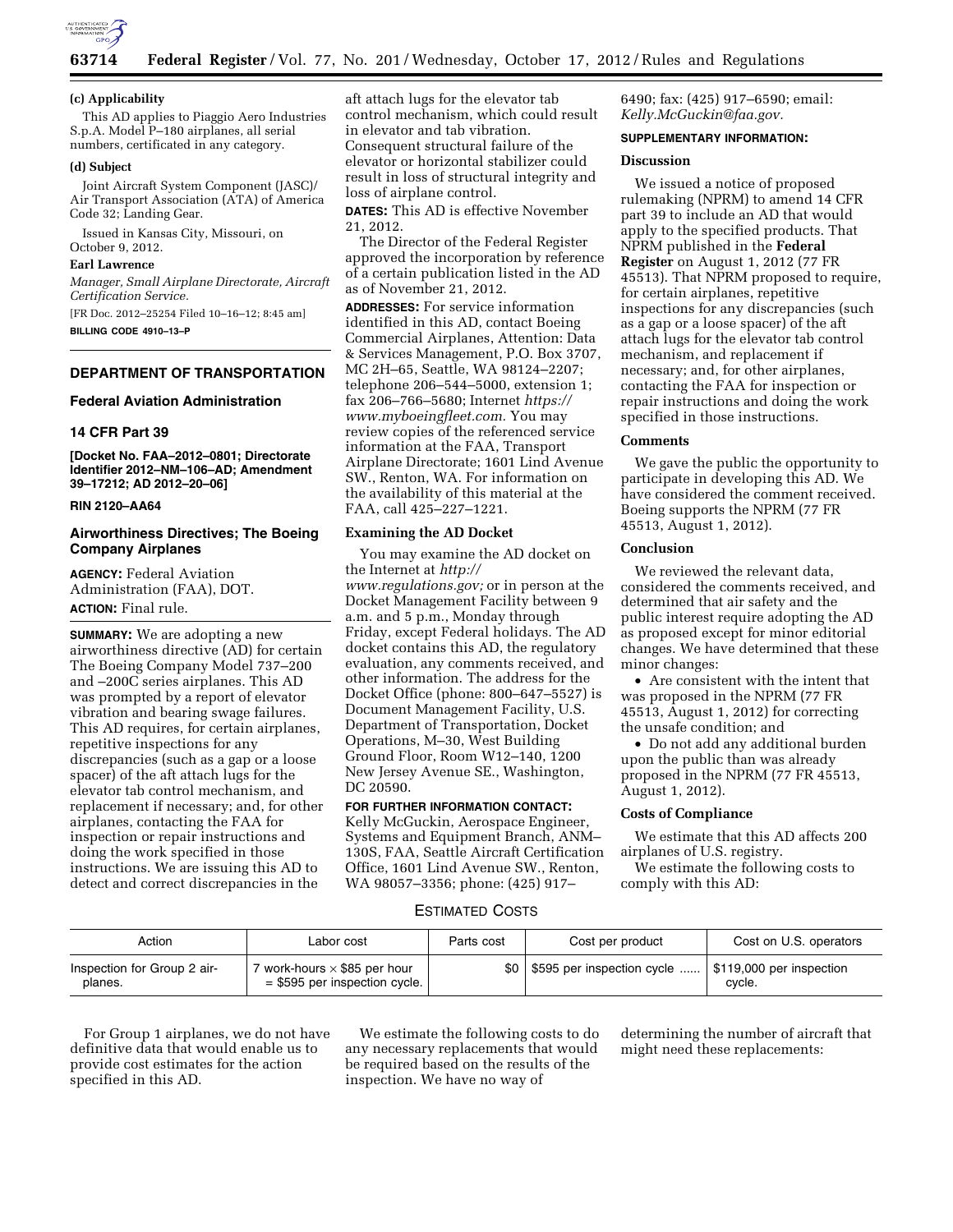#### ON-CONDITION COSTS

| Action | Labor cost | Parts cost | Cost per<br>product |
|--------|------------|------------|---------------------|
|        |            | \$29,289   | \$29,884            |

# **Authority for This Rulemaking**

Title 49 of the United States Code specifies the FAA's authority to issue rules on aviation safety. Subtitle I, section 106, describes the authority of the FAA Administrator. Subtitle VII: Aviation Programs, describes in more detail the scope of the Agency's authority.

We are issuing this rulemaking under the authority described in Subtitle VII, Part A, Subpart III, Section 44701: ''General requirements.'' Under that section, Congress charges the FAA with promoting safe flight of civil aircraft in air commerce by prescribing regulations for practices, methods, and procedures the Administrator finds necessary for safety in air commerce. This regulation is within the scope of that authority because it addresses an unsafe condition that is likely to exist or develop on products identified in this rulemaking action.

#### **Regulatory Findings**

This AD will not have federalism implications under Executive Order 13132. This AD will not have a substantial direct effect on the States, on the relationship between the national government and the States, or on the distribution of power and responsibilities among the various levels of government.

*For the reasons discussed above, I certify that this AD:* 

(1) Is not a ''significant regulatory action'' under Executive Order 12866,

(2) Is not a ''significant rule'' under DOT Regulatory Policies and Procedures (44 FR 11034, February 26, 1979),

(3) Will not affect intrastate aviation in Alaska, and

(4) Will not have a significant economic impact, positive or negative, on a substantial number of small entities under the criteria of the Regulatory Flexibility Act.

#### **List of Subjects in 14 CFR Part 39**

Air transportation, Aircraft, Aviation safety, Incorporation by reference, Safety.

#### **Adoption of the Amendment**

Accordingly, under the authority delegated to me by the Administrator, the FAA amends 14 CFR part 39 as follows:

# **PART 39—AIRWORTHINESS DIRECTIVES**

■ 1. The authority citation for part 39 continues to read as follows:

**Authority:** 49 U.S.C. 106(g), 40113, 44701.

# **§ 39.13 [Amended]**

■ 2. The FAA amends § 39.13 by adding the following new airworthiness directive (AD):

**2012–20–06 The Boeing Company:** 

Amendment 39–17212; Docket No. FAA–2012–0801; Directorate Identifier 2012–NM–106–AD.

#### **(a) Effective Date**

This AD is effective November 21, 2012.

#### **(b) Affected ADs**

None.

#### **(c) Applicability**

This AD applies to The Boeing Company Model 737–200 and –200C series airplanes, certificated in any category; as identified in Boeing Alert Service Bulletin 737–27A1302, dated April 24, 2012.

#### **(d) Subject**

Joint Aircraft System Component (JASC)/ Air Transport Association (ATA) of America Code 27, Flight Controls.

#### **(e) Unsafe Condition**

This AD was prompted by a report of elevator vibration and bearing swage failures. We are issuing this AD to detect and correct discrepancies in the aft attach lugs for the elevator tab control mechanism, which could result in elevator and tab vibration. Consequent structural failure of the elevator or horizontal stabilizer could result in loss of structural integrity and loss of airplane control.

#### **(f) Compliance**

Comply with this AD within the compliance times specified, unless already done.

#### **(g) Actions for Group 1 Airplanes**

For Group 1 airplanes as identified in Boeing Alert Service Bulletin 737–27A1302, dated April 24, 2012: Within 1,500 flight cycles or 2,000 flight hours after the effective date of this AD, whichever occurs first, inspect the left and right elevator tab control mechanisms, and repair or replace as applicable, in accordance with a method approved by the Manager, Seattle Aircraft Certification Office (ACO), FAA. For a repair method to be approved, the repair must meet the certification basis of the airplane, and the approval must specifically refer to this AD.

#### **(h) Inspection for Group 2 Airplanes**

For Group 2 airplanes as identified in Boeing Alert Service Bulletin 737–27A1302, dated April 24, 2012: Within 1,500 flight cycles or 2,000 flight hours after the effective date of this AD, whichever occurs first, do a detailed inspection for any discrepancies of the inboard and outboard aft attach lugs of the left and right elevator tab control mechanisms, in accordance with the Accomplishment Instructions of Boeing Alert Service Bulletin 737–27A1302, dated April 24, 2012. Repeat the detailed inspection thereafter at intervals not to exceed 1,500 flight cycles or 2,000 flight hours, whichever occurs first.

### **(i) Corrective Actions for Paragraph (h) of This AD**

If any discrepancy is found during any inspection required by paragraph (h) of this AD, before further flight, replace the discrepant elevator tab control mechanism with a non-discrepant mechanism by doing the actions specified in paragraphs (i)(1) and  $(i)(2)$  of this  $AD$ .

(1) Do a detailed inspection for discrepancies of the replacement elevator tab control mechanism; and, if no discrepancy is found, before further flight, install the replacement elevator tab control mechanism; in accordance with the Accomplishment Instructions of Boeing Alert Service Bulletin 737–27A1302, dated April 24, 2012. If any discrepancy is found in that mechanism, then that mechanism may not be installed.

(2) Repeat the inspection on the installed replacement elevator tab control mechanism in accordance with the requirements of paragraph (h) of this AD.

#### **(j) Inspection Report**

Submit a report of the findings (both positive and negative) of the initial inspection required by paragraph (h) of this AD to Boeing Commercial Airlines Group, Attention: Manager, Airline Support, email: *[rse.boecom@boeing.com;](mailto:rse.boecom@boeing.com)* at the applicable time specified in paragraph  $(i)(1)$  or  $(i)(2)$  of this AD. The report must include the inspection results, a description of any discrepancies found, the airplane serial number, and the number of landings and flight hours on the airplane.

(1) If the inspection was done after the effective date of this AD: Submit the report within 30 days after the inspection.

(2) If the inspection was accomplished prior to the effective date of this AD: Submit the report within 30 days after the effective date of this AD.

#### **(k) Parts Installation Limitations**

As of the effective date of this AD, no person may install an elevator tab control mechanism assembly, part number 65– 79425–2, –3, –4, –5, or –6, on any airplane, unless the assembly has been inspected in